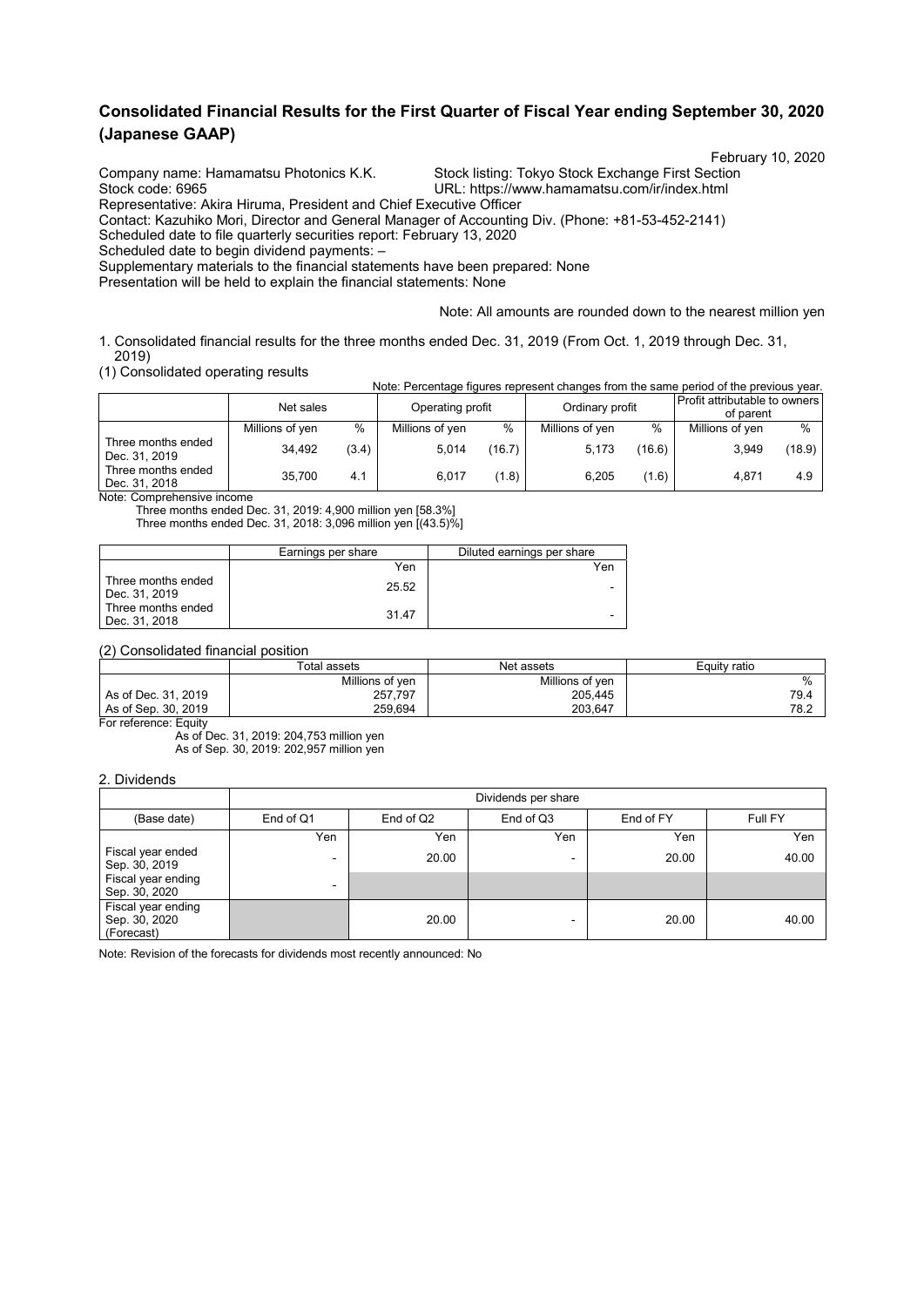3. Forecast of consolidated financial results for the fiscal year ending Sep. 30, 2020 (From Oct. 1, 2019 through Sep. 30, 2020)

|                                     | Net sales       |       | Operating profit |       | Ordinary profit |       | Profit attributable to<br>owners of parent |               | Earnings per<br>share |
|-------------------------------------|-----------------|-------|------------------|-------|-----------------|-------|--------------------------------------------|---------------|-----------------------|
|                                     | Millions of ven | $\%$  | Millions of ven  | $\%$  | Millions of ven | %     | Millions of ven                            | $\frac{0}{0}$ | Yen                   |
| Six months ending<br>Mar. 31, 2020  | 74,200          | (0.3) | 12,700           | (9.3) | 13,000          | (9.4) | $9,500$ (12.7)                             |               | 61.37                 |
| Fiscal year ending<br>Sep. 30, 2020 | 150.200         | 2.9   | 26.900           | 5.9   | 27.500          | 4.7   | 20.300                                     | 1.9           | 131.14                |

Note: Percentage figures represent changes from the same period of the previous year.

Note: Revision of the forecasts for consolidated financial results most recently announced: No

#### 4. Others

(1) Changes in consolidated subsidiaries (Changes in scope of consolidation): None

(2) Application of special accounting treatment for preparing quarterly consolidated financial statements: Yes

(3) Changes in accounting principles, changes in accounting estimates, and changes in presentation due to revisions (a) Changes in accounting principles accompanying revisions in accounting standards: Yes

- (b) Changes other than those in (a) above: None
- (c) Changes in accounting estimates: None
- (d) Changes in presentation due to revisions: None

(4) Number of shares outstanding

(a) Number of shares outstanding at end of period including treasury shares

- As of Dec. 31, 2019: 165,011,568 shares
- As of Sep. 30, 2019: 165,011,568 shares (b) Number of treasury shares at end of period
- As of Dec. 31, 2019: 10,213,968 shares As of Sep. 30, 2019: 10,213,968 shares
- (c) Average number of shares issued during the period Three months ended Dec. 31, 2019: 154,797,600 shares Three months ended Dec. 31, 2018: 154,797,600 shares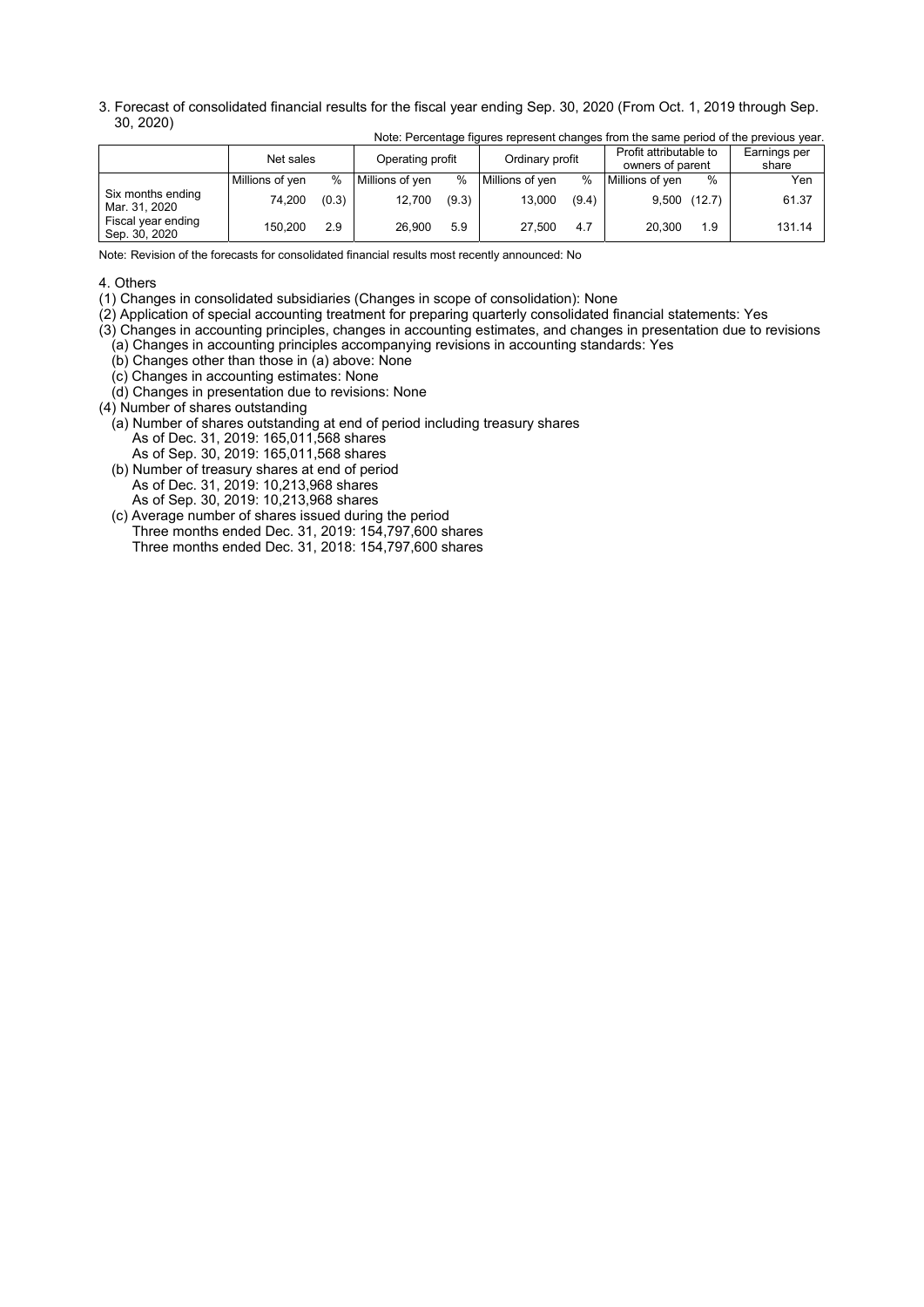# **1. Qualitative Information Related to Consolidated Performance for the First Quarter of this Fiscal Year**

## **(1) Operating Results**

During the first quarter of this fiscal year (three months ended December 31, 2019), Japan's economy stagnated, with the withholding of capital investment amid stagnating corporate earnings associated with the continued stagnation of the Chinese economy amid the trade dispute between the U.S. and China, and sluggish personal consumption due to the consumption tax hike. In addition, the future of the economy remained unpredictable as the situation in the Middle East has become frantic due to problems related to Iran's nuclear development and the U.S.

Given these circumstances, our Group strove to secure net sales and earnings by continuing research and development that takes advantage of the Company's proprietary photonics technologies and proactive capital investment for our future.

As a result, we closed the first quarter with net sales of JPY 34,492 million, down by JPY 1,207 million (3.4%) compared with one year ago. In addition, from an earnings perspective, operating profit was JPY 5,014 million, down by JPY 1,002 million (16.7%) compared with one year ago, ordinary profit was JPY 5,173 million, down by JPY 1,031 million (16.6%) from the previous year, and profit attributable to owners of parent was JPY 3,949 million, down by JPY 922 million (18.9%) from the same period one year ago.

Operating results by segment are as follows;

#### (Electron Tube)

In photomultiplier tubes (PMT), sales of products for inspection and monitoring systems such as blood analyzers increased slightly. However, sales of products for nuclear medical imaging devices such as PET scanners decreased. Sales of products for laser microscopes used in the biotechnology sector decreased as well.

In imaging devices and light sources, sales in the industrial field continued to be affected by the economic slowdown in China and restrained capital investment, and sales of microfocus X-ray sources for nondestructive testing devices were confined to a slight increase. In addition, sales of Stealth Dicing Engine for high-speed, high-quality silicon wafer dicing decreased. Furthermore, affected by restrained capital investment, sales of UVLED light sources also decreased.

As a result, the Electron Tube business closed the first quarter with net sales of JPY 13,190 million, down by 6.4%, and operating profit of JPY 4,346 million, down by 11.6% from the same period one year ago. (Opto-semiconductor)

In opto-semiconductor devices, mainstay silicon photodiodes continued to perform well mainly for medical equipment in the U.S. and Japan as they were evaluated as meeting customer demand appropriately. Flat panel sensors for dental use also performed well mainly for medical equipment in Japan and overseas as they were also evaluated as meeting customer demand appropriately. However, in the industrial field, sales of photodiodes in the FA (Factory Automation) sector for applications such as controls for industrial-use robots and other equipment decreased. In addition, affected by restrained capital investment, sales of image sensors for semiconductor fabrication and inspection equipment declined.

As a result, net sales in the Opto-semiconductor business were JPY 16,399 million, down by 1.9%, and operating profit was JPY 4,835 million, down by 9.2% from the same period one year ago. (Imaging and Measurement Instruments)

In image processing and measurement systems, sales of digital cameras used in the life sciences sector and biotechnology sector increased mainly in the Japanese market. However, sales of failure analysis systems for semiconductor devices were affected by restrained capital investment in the semiconductor market and decreased primarily in Asia. In addition, sales of X-ray line sensor cameras decreased slightly. As a result, net sales for the Imaging and Measurement Instruments business were JPY 3,724 million, down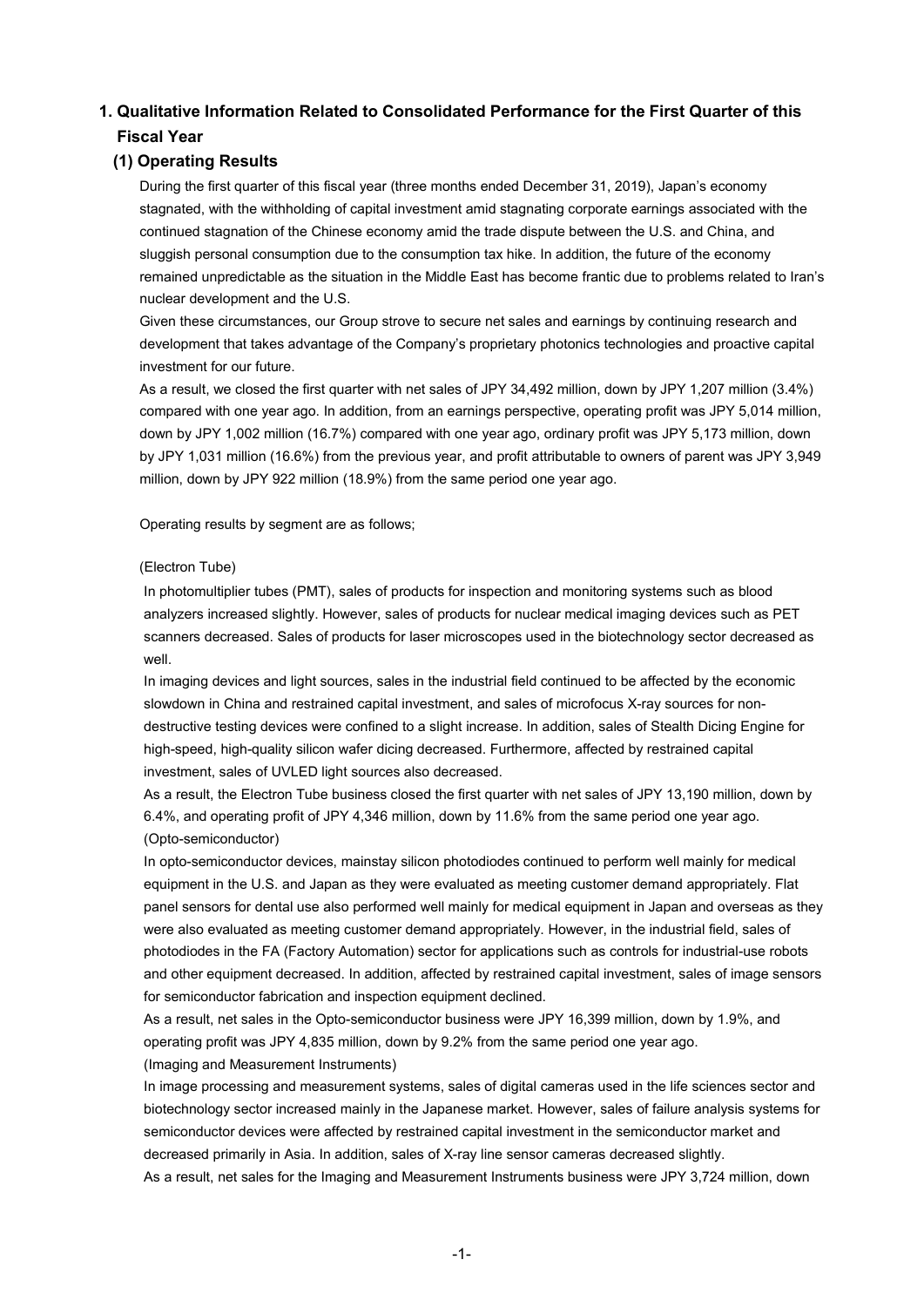by 4.5%, and operating profit was JPY 525 million, down by 21.0% from the same period one year ago. (Other)

Sales from other operations include the semiconductor laser business, hotel operations run by Iwata Grand Hotel Inc., a subsidiary, and business relating to the unique products of Beijing Hamamatsu Photon Techniques Inc., which is also a subsidiary.

In our other businesses, net sales were JPY 1,177 million, up by 20.1%, and operating loss was JPY 141 million, compared with an operating loss of JPY 141 million in the same period one year ago.

### **(2) Financial Conditions**

Current assets decreased by JPY 5,197 million from the end of the previous fiscal year, despite an increase in inventories of JPY 3,013 million, mainly reflecting a decrease in cash and deposits of JPY 5,880 million and a decrease in accounts receivable - other under other current assets of JPY 1,902 million.

Non-current assets increased by JPY 3,300 million from the end of the previous fiscal year, mainly reflecting an increase in property, plant and equipment of JPY 2,834 million that resulted from an increase in construction in progress and an increase in investment securities of JPY 715 million.

As a result, total assets at the end of the first quarter were JPY 257,797 million, down by JPY 1,897 million from the end of the previous fiscal year.

Current liabilities decreased by JPY 4,294 million from the end of the previous fiscal year despite an increase in deposits received (current liabilities-other) of JPY 1,441 million, mainly reflecting a decrease in provision for bonuses of JPY 2,612 million and a decrease in income taxes payable of JPY 1,562 million.

Non-current liabilities increased by JPY 598 million from the end of the previous fiscal year, mainly due to an increase in lease obligations under other non-current liabilities of JPY 714 million.

Total liabilities at the end of the first quarter were JPY 52,351 million, down by JPY 3,695 million from the end of the previous fiscal year.

Net assets at the end of the first quarter of this fiscal year were JPY 205,445 million, up by JPY 1,798 million from the end of the fiscal year ended September 30, 2019, reflecting an increase in retained earnings of JPY 848 million as a result of reporting profit attributable to owners of parent, an increase in valuation difference on available-for-sale securities of JPY 502 million and an increase in foreign currency translation adjustment of JPY 443 million.

### **(3) Projection for the Year**

There is no change to the forecast for the first six months ending March 31, 2020 and for the fiscal year ending September 30, 2020, released on November 11, 2019.

We assume the yen/US dollar exchange rate will be JPY 105 and the yen/Euro exchange rate will be JPY 120.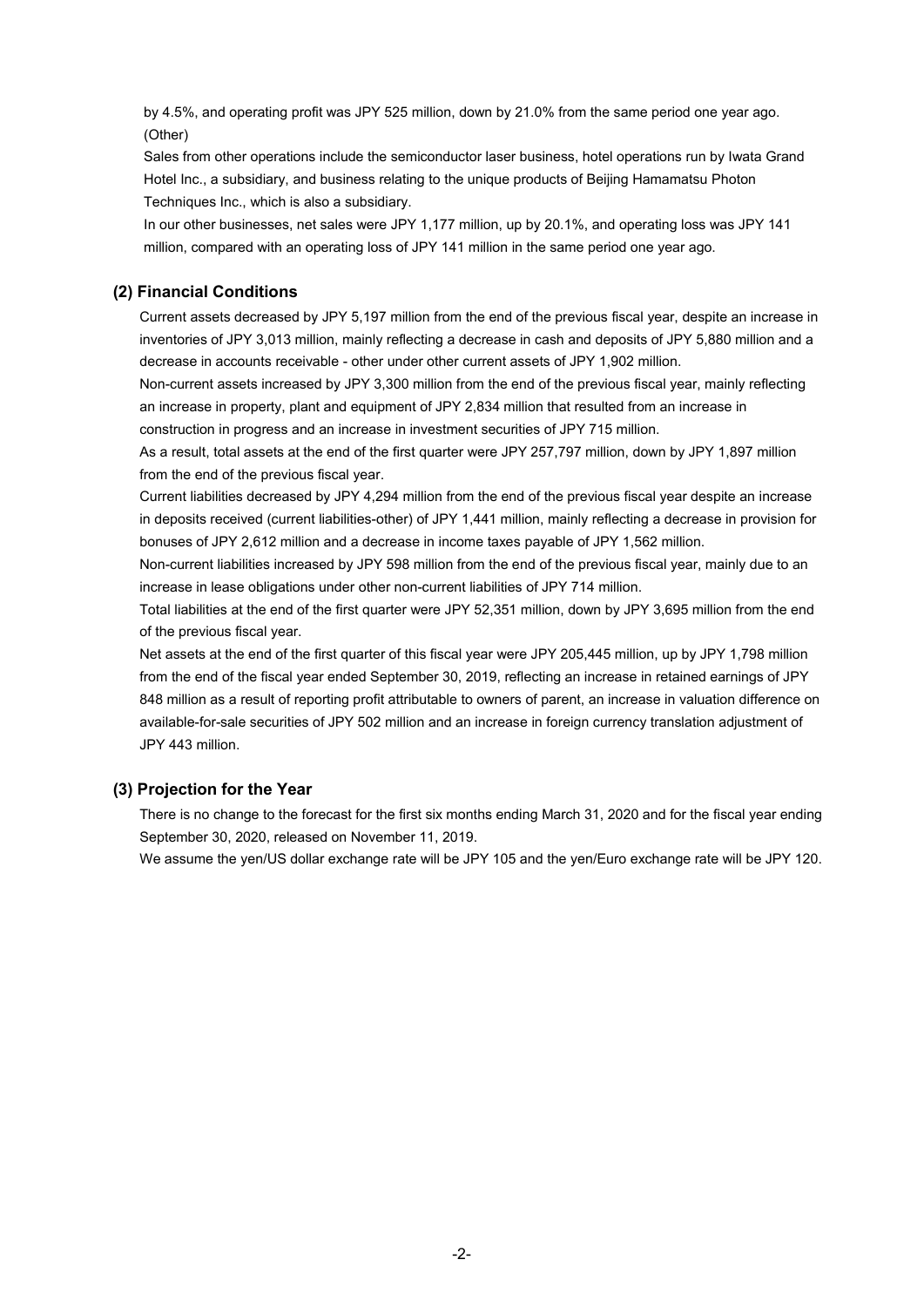Consolidated Balance Sheets

|                                        | As of<br>Sep. 30, 2019 | As of<br>Dec. 31, 2019 |
|----------------------------------------|------------------------|------------------------|
| Assets                                 |                        |                        |
| <b>Current assets</b>                  |                        |                        |
| Cash and deposits                      | 78,414                 | 72,533                 |
| Notes and accounts receivable - trade  | 35,381                 | 35,007                 |
| <b>Securities</b>                      | 3,646                  | 3,653                  |
| Merchandise and finished goods         | 9,730                  | 10,916                 |
| Work in process                        | 19,184                 | 20,218                 |
| Raw materials and supplies             | 8,614                  | 9,407                  |
| Other                                  | 5,111                  | 3,160                  |
| Allowance for doubtful accounts        | (174)                  | (185)                  |
| Total current assets                   | 159,909                | 154,711                |
| Non-current assets                     |                        |                        |
| Property, plant and equipment          |                        |                        |
| Buildings and structures, net          | 35,861                 | 35,294                 |
| Machinery, equipment and vehicles, net | 11,714                 | 12,131                 |
| Tools, furniture and fixtures, net     | 4,467                  | 4,594                  |
| Land                                   | 16,910                 | 16,930                 |
| Leased assets, net                     | 230                    | 517                    |
| Right-of-use assets, net               |                        | 765                    |
| Construction in progress               | 8,266                  | 10,052                 |
| Total property, plant and equipment    | 77,450                 | 80,285                 |
| Intangible assets                      |                        |                        |
| <b>Customer relationships</b>          | 2,226                  | 2,190                  |
| Other                                  | 3,098                  | 2,990                  |
| Total intangible assets                | 5,324                  | 5,180                  |
| Investments and other assets           |                        |                        |
| Investment securities                  | 3,123                  | 3,839                  |
| Deferred tax assets                    | 11,010                 | 10,890                 |
| Other                                  | 2,894                  | 2,908                  |
| Allowance for doubtful accounts        | (19)                   | (19)                   |
| Total investments and other assets     | 17,009                 | 17,618                 |
| Total non-current assets               | 99,785                 | 103,085                |
| <b>Total assets</b>                    | 259,694                | 257,797                |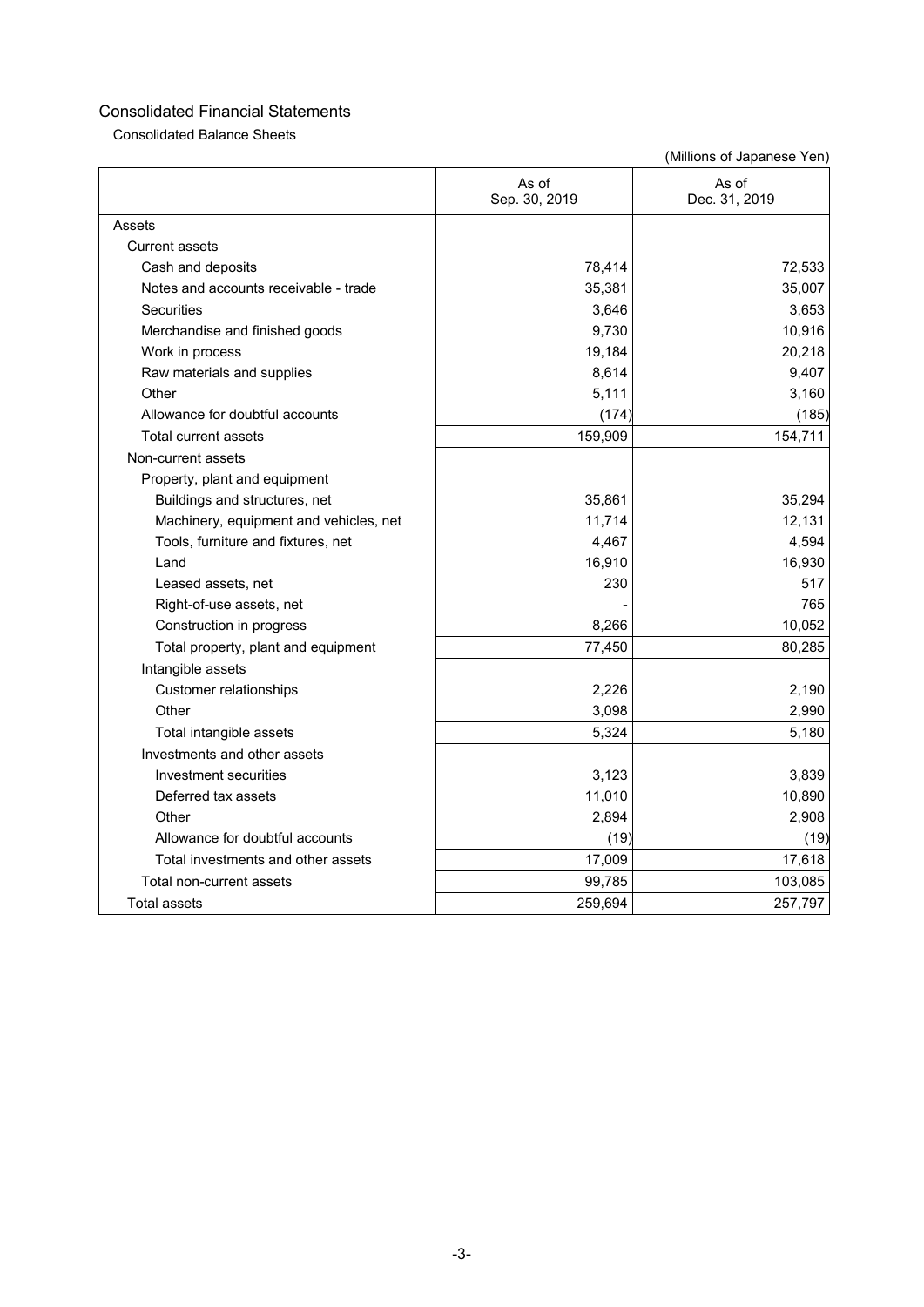Consolidated Balance Sheets

|                                                               | As of<br>Sep. 30, 2019 | As of<br>Dec. 31, 2019 |
|---------------------------------------------------------------|------------------------|------------------------|
| Liabilities                                                   |                        |                        |
| <b>Current liabilities</b>                                    |                        |                        |
| Notes and accounts payable - trade                            | 6,885                  | 5,852                  |
| Electronically recorded obligations - operating               | 5,771                  | 5,928                  |
| Short-term borrowings                                         | 1,454                  | 1,465                  |
| Current portion of long-term borrowings                       | 162                    | 159                    |
| Income taxes payable                                          | 3,167                  | 1,604                  |
| Provision for bonuses                                         | 4,768                  | 2,155                  |
| Other                                                         | 17,220                 | 17,969                 |
| <b>Total current liabilities</b>                              | 39,429                 | 35,135                 |
| Non-current liabilities                                       |                        |                        |
| Long-term borrowings                                          | 6,349                  | 6,309                  |
| Reserve for loss on dissolution of employees'<br>pension fund | 519                    | 515                    |
| Retirement benefit liability                                  | 7,878                  | 7,778                  |
| Other                                                         | 1,868                  | 2,612                  |
| Total non-current liabilities                                 | 16,617                 | 17,215                 |
| <b>Total liabilities</b>                                      | 56,046                 | 52,351                 |
| Net assets                                                    |                        |                        |
| Shareholders' equity                                          |                        |                        |
| Share capital                                                 | 34,928                 | 34,928                 |
| Capital surplus                                               | 34,672                 | 34,672                 |
| Retained earnings                                             | 156,036                | 156,885                |
| Treasury shares                                               | (20, 795)              | (20, 795)              |
| Total shareholders' equity                                    | 204,842                | 205,691                |
| Accumulated other comprehensive income                        |                        |                        |
| Valuation difference on available-for-sale<br>securities      | 744                    | 1,247                  |
| Foreign currency translation adjustment                       | (1, 877)               | (1, 434)               |
| Remeasurements of defined benefit plans                       | (752)                  | (750)                  |
| Total accumulated other comprehensive<br>income               | (1,885)                | (937)                  |
| Non-controlling interests                                     | 689                    | 692                    |
| Total net assets                                              | 203,647                | 205,445                |
| Total liabilities and net assets                              | 259,694                | 257,797                |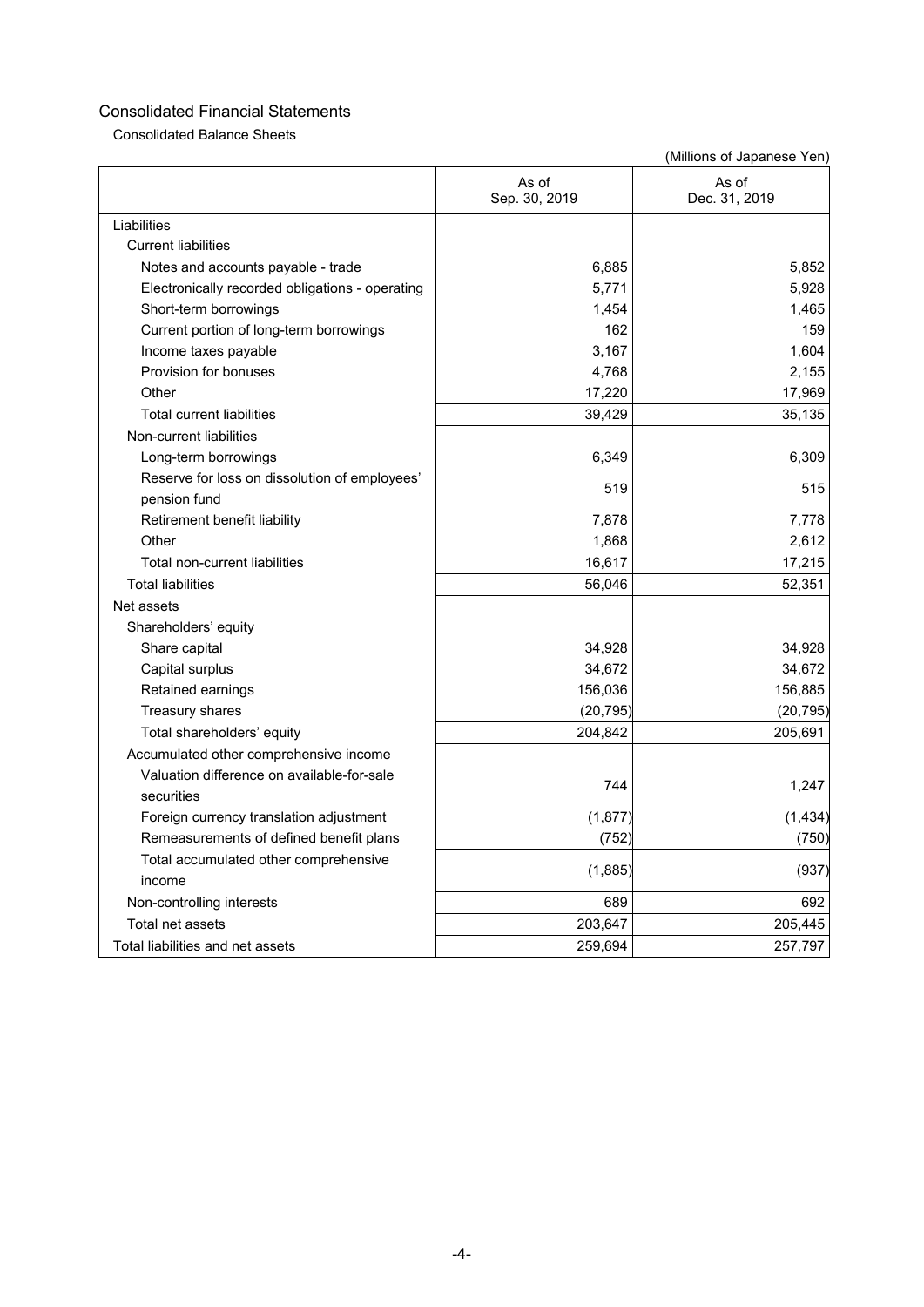Consolidated Statements of Income

|                                                  | Three months ended<br>Dec. 31, 2018 | Three months ended<br>Dec. 31, 2019 |
|--------------------------------------------------|-------------------------------------|-------------------------------------|
| Net sales                                        | 35,700                              | 34,492                              |
| Cost of sales                                    | 17,294                              | 17,267                              |
| Gross profit                                     | 18,406                              | 17,224                              |
| Selling, general and administrative expenses     | 12,389                              | 12,210                              |
| Operating profit                                 | 6,017                               | 5,014                               |
| Non-operating income                             |                                     |                                     |
| Interest income                                  | 38                                  | 47                                  |
| Rental income from investment property           | 18                                  | 24                                  |
| Foreign exchange gains                           |                                     | 3                                   |
| Share of profit of entities accounted for using  | 88                                  | 19                                  |
| equity method                                    |                                     |                                     |
| Other                                            | 129                                 | 117                                 |
| Total non-operating income                       | 274                                 | 212                                 |
| Non-operating expenses                           |                                     |                                     |
| Interest expenses                                | 13                                  | 13                                  |
| Rental expenses on real estate                   | 25                                  | 27                                  |
| Foreign exchange losses                          | 23                                  |                                     |
| Other                                            | 23                                  | 12                                  |
| Total non-operating expenses                     | 86                                  | 53                                  |
| Ordinary profit                                  | 6,205                               | 5,173                               |
| Extraordinary income                             |                                     |                                     |
| Gain on sales of non-current assets              | 21                                  | 30                                  |
| Total extraordinary income                       | 21                                  | 30                                  |
| <b>Extraordinary losses</b>                      |                                     |                                     |
| Loss on sales of non-current assets              | 0                                   |                                     |
| Loss on retirement of non-current assets         | 4                                   | 3                                   |
| Total extraordinary losses                       | 4                                   | 3                                   |
| Profit before income taxes                       | 6,222                               | 5,201                               |
| Income taxes                                     | 1,334                               | 1,232                               |
| Profit                                           | 4,887                               | 3,969                               |
| Profit attributable to non-controlling interests | 15                                  | 19                                  |
| Profit attributable to owners of parent          | 4,871                               | 3,949                               |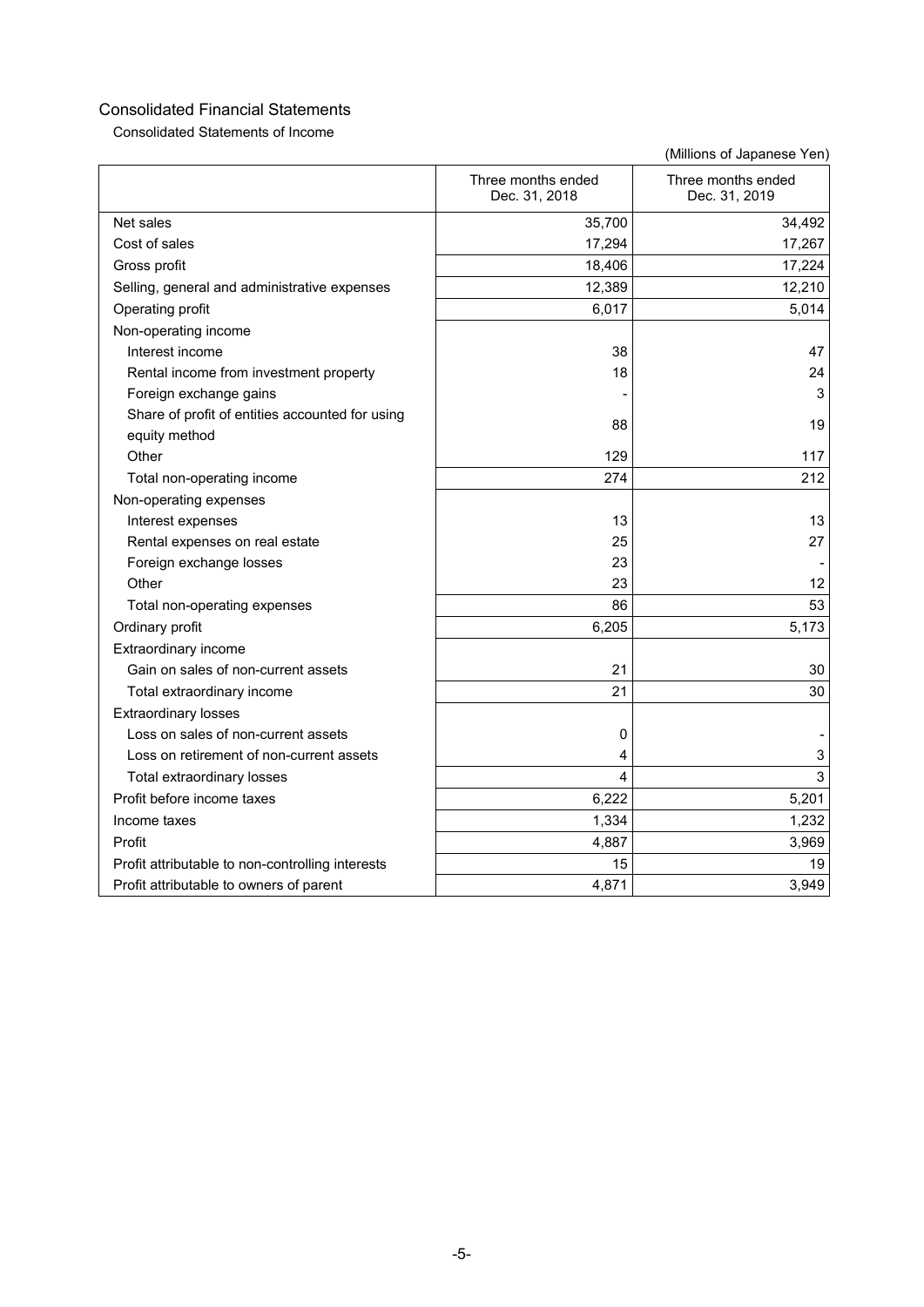Consolidated Statements of Comprehensive Income

|                                                                                      | Three months ended<br>Dec. 31, 2018 | Three months ended<br>Dec. 31, 2019 |
|--------------------------------------------------------------------------------------|-------------------------------------|-------------------------------------|
| Profit                                                                               | 4,887                               | 3,969                               |
| Other comprehensive income                                                           |                                     |                                     |
| Valuation difference on available-for-sale<br>securities                             | (703)                               | 502                                 |
| Foreign currency translation adjustment                                              | (1, 102)                            | 426                                 |
| Remeasurements of defined benefit plans, net of<br>tax                               | 6                                   |                                     |
| Share of other comprehensive income of entities<br>accounted for using equity method | 8                                   | 0                                   |
| Total other comprehensive income                                                     | (1,791)                             | 931                                 |
| Comprehensive income                                                                 | 3,096                               | 4,900                               |
| Comprehensive income attributable to                                                 |                                     |                                     |
| Comprehensive income attributable to owners of<br>parent                             | 3,084                               | 4,897                               |
| Comprehensive income attributable to non-<br>controlling interests                   | 11                                  | 2                                   |